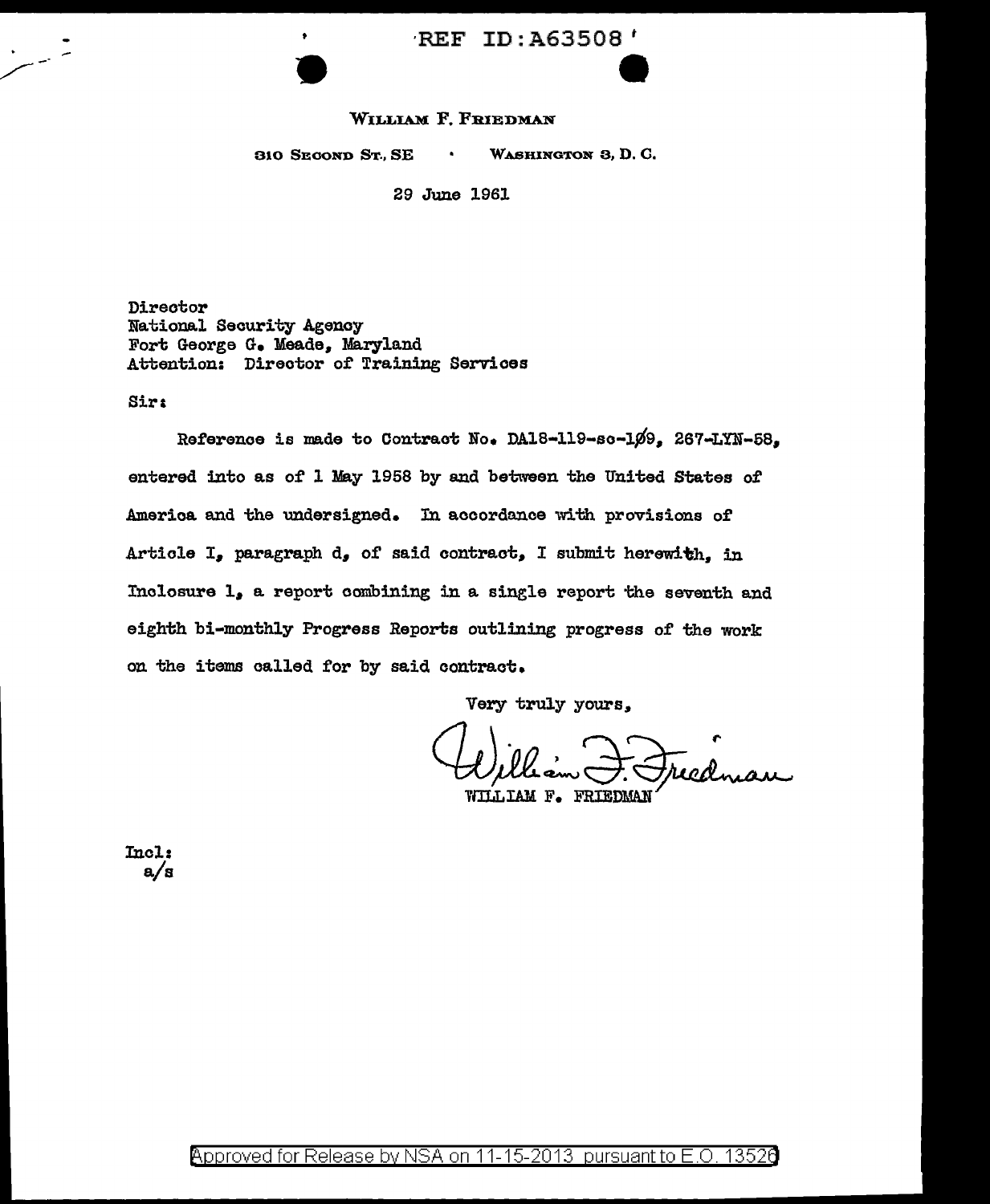. ·~ REF ID:A63~8 er<br>E

#### 1. Progress on Project 1 of Article I, Paragraph  $a(1)$  of the contract.

a. The fifth of the series of six lectures required under the contract has been completed and the final typewritten manuscript. with minor corrections and insertions, has been turned over to the Office of Training Services. This lecture deals with the history of cryptology in the period from the end of the Civil War in the United States to the end of World War I. An earnest effort was made to condense this part of the history in order to try to keep it within the bounds of what could be presented in a single lecture of approximately 50 minutes. However, it was found impossible to do so without altogether omitting a great deal of interesting and useful information. In many cases only brief reference could be made to items of interest. and in some cases the only recourse was to refer to classified documents and brochures on file in the Office of Training Services or to books and other sources in the public domain for further information. For example, in the case of the now world-famous Zimmermann Telegram. which some historians contend brought the United States into World War I as a belligerent on the side of the Allies and against the Central Powers, it was possible to make only a very brief reference to the circumstances surrounding the interception. solution and. most particularly, the superb manner in which the British Government exploited the remarkable achievement of its so-called "Black Chamber" operated under Naval Intelligence (Room 40  $0eB$ .). Therefore, references were made to very detailed accounts and sources of information regarding this episode which probably changed the course of world history. The references included the contractor's presentation 1mich was recorded on magnetic tape and is on file in the Office of Training Services, a presentation which held the attention of a special NBA audience for over two hours and which could